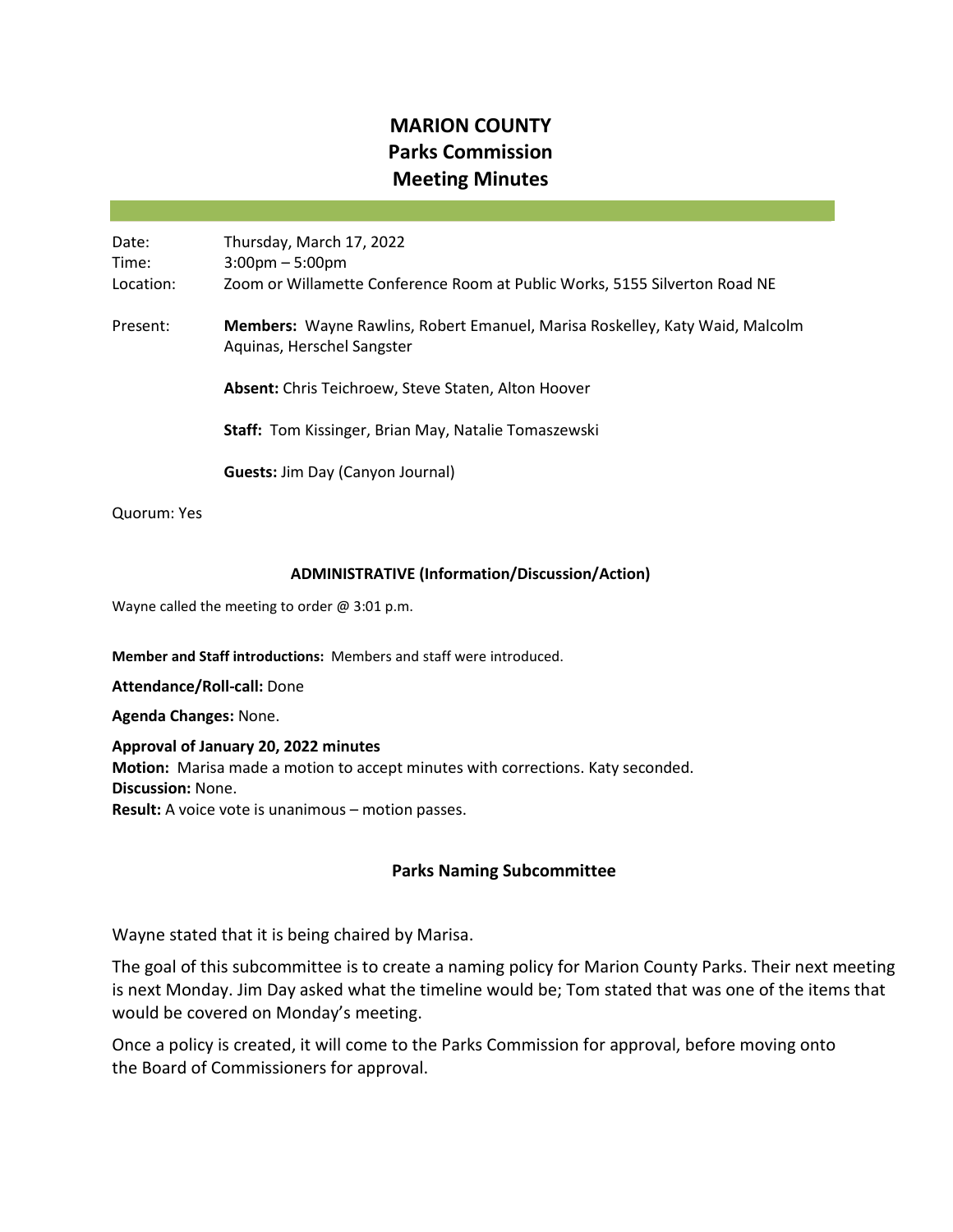# **Santiam Canyon Update**

### **FEMA**

Tom stated that they are finally getting to the end of the process; he has received a fixed-cost offer, for 990k, to sign off on. The fixed cost offer is not a reimbursement project but available to use within parks how they see fit, which enables prioritization of projects. These funds will be geared towards restoring public access within the parks.

Marion County Parks is in the negotiation piece of the environmental restoration aspect with FEMA; generally speaking, they don't usually pay for the costs to replant trees or understory. Tom stated they are developing a project for hydroseeding for soil stabilization, replanting of trees that were removed during the hazardous tree removal, noxious weed removal. The timing on funding from FEMA is a long-term process.

Tom shared they are in process to acquire 18,000 tree starts for replanting, along with looking into other sources of funding.

Malcom asked about the FEMA funding being able to be pushed for more; Tom shared that did not happen.

### **Walker Macy**

Tom gave an overview over what has been done with Walker Macy, the concept map, and stated they are now in phase two which is how to implement this plan; phase two has three components: the funding plan, construction plan over 10 years and the environmental restoration plan. There are three consultants involved: Walker Macy, Interfluve and ECONorthwest.

Tom shared the goals and opportunities from the consultants with everyone. The document looked at the restoration goals, recreation goals and how those interlock. He will be working on the prioritization of the goals with the environmental specialist at Public Works; there will be a future meeting dedicated to the goals, where the Committee will provide feedback and have discussion.

For example, there is a delineated wetland at Bear Creek but we could have it as an actual wetland for habitat restoration and an educational piece.

Tom stated that there have been some questions from the public regarding the opening of North Fork and there are plans to have a town hall in the future; he also shared that Parks has dedicated some funds to outreach.

## Market Demand Assessment:

Tom shared the Market Demand Assessment document from ECONorthwest and Walker Macy with everyone. The purpose of this document is to look at the local supply area and the regional supply area; the local area is focused on HWY 22<sup>nd</sup> and North Fork Rd. and the regional supply area is focused on Clackamas County into Estacada and HWY 20 cooridor. In these areas, they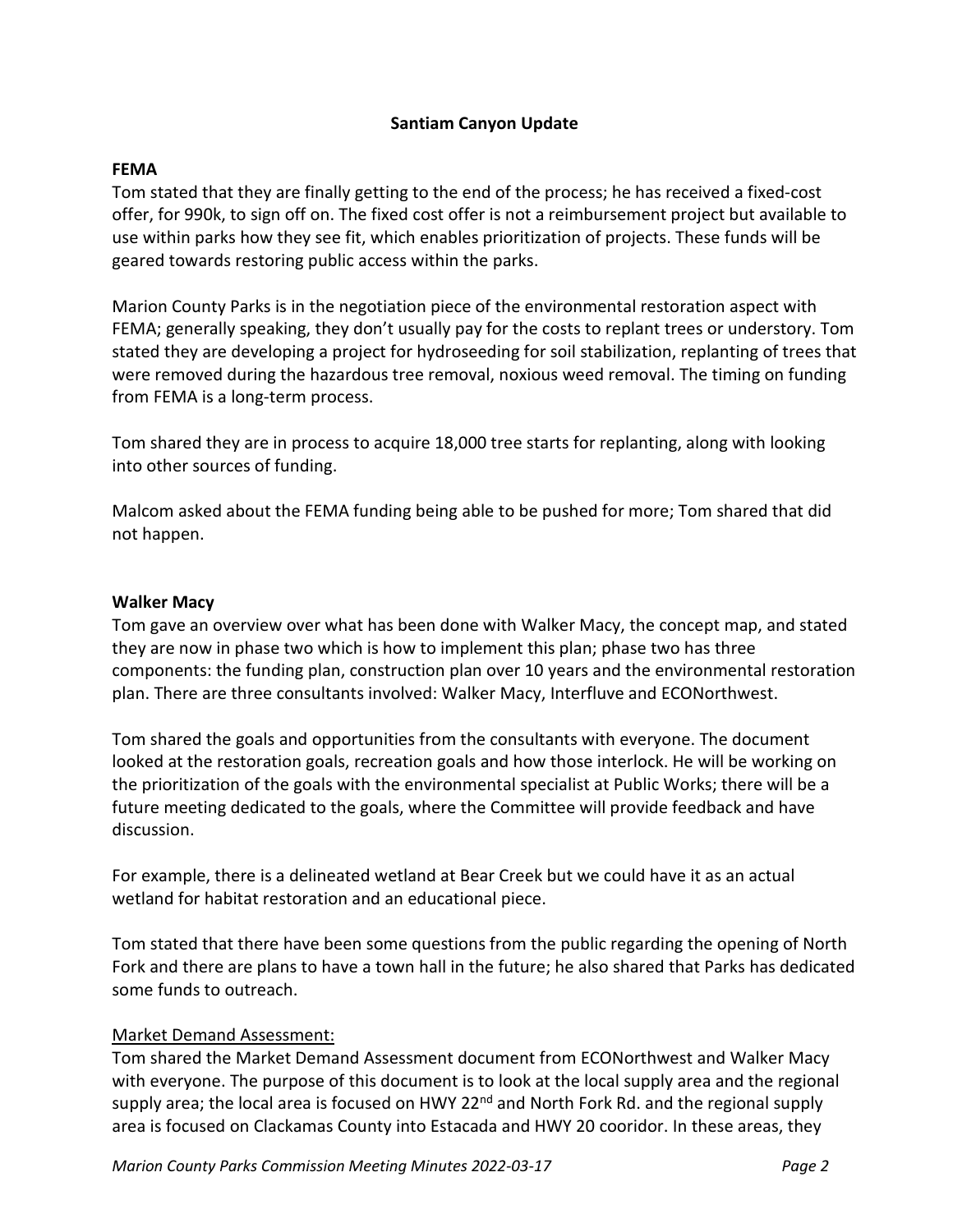look at what parks, how many parks, how many campsites, how many yurts etc.

A couple of interesting findings are that Forest Service operate the most tent sites in this area and there was some interesting data around what amenities people like in campgrounds, such as specific water related amenities like fish cleaning stations and family related amenities were seen. Electricity, wifi, plumbing and recreation connections were also among the amenities that people wanted to see. Herschel commented that we should keep our disabled community in mind when developing these amenities.

Tom stated there is an opportunity to be different from Forest Service though as most first-time campers are more interested in yurts and cabins and Marion County parks, especially along North Fork road, are set up well for that.

Tom stated that we want to match the prices of the site with the amenities that are offered with campsites, RV hook ups and yurts/cabins. The day use sites have a parking fee on North Fork Road of \$5; there are opportunities to do that at other parks as well. Katy asked if there was an opportunity for annual parking passes; Tom stated that was in the works with Forest Service for when the area opens up.

Tom asked for the Committee's opinion on dynamic pricing for days such as holidays; Wayne commented he would hate to see us price people out that aren't able to recreate any other days other than the weekends and holidays. Tom stated Linn County does it as a lower rate during the winter months. Another option that was brought up by Marisa is the idea of volunteering time for a reduction in fees for a site. Herschel mentioned consistency through the agencies is something to keep in mind.

Tom shared there is placer data that utilizes cellular pings to acquire data and it was utilized within the Market Demand Assessment to show an increase in usage.

Tom discussed the idea of a shuttle bus that would run from the beginning of North Fork Road and make various stops along the road that would probably operate as a day use bus.

# **Staff Updates**

# **Rail Trail**

Tom shared that the Rail Trail project is starting to take root and that the application for the Rivers, Trails and Systems program which would open up grant funding opportunities for this project.

Future steps include holding a meeting with all the involved stakeholders and organizations, along with a community survey. After that, it would go to the Board of Commissioners and the Parks Commission for approval.